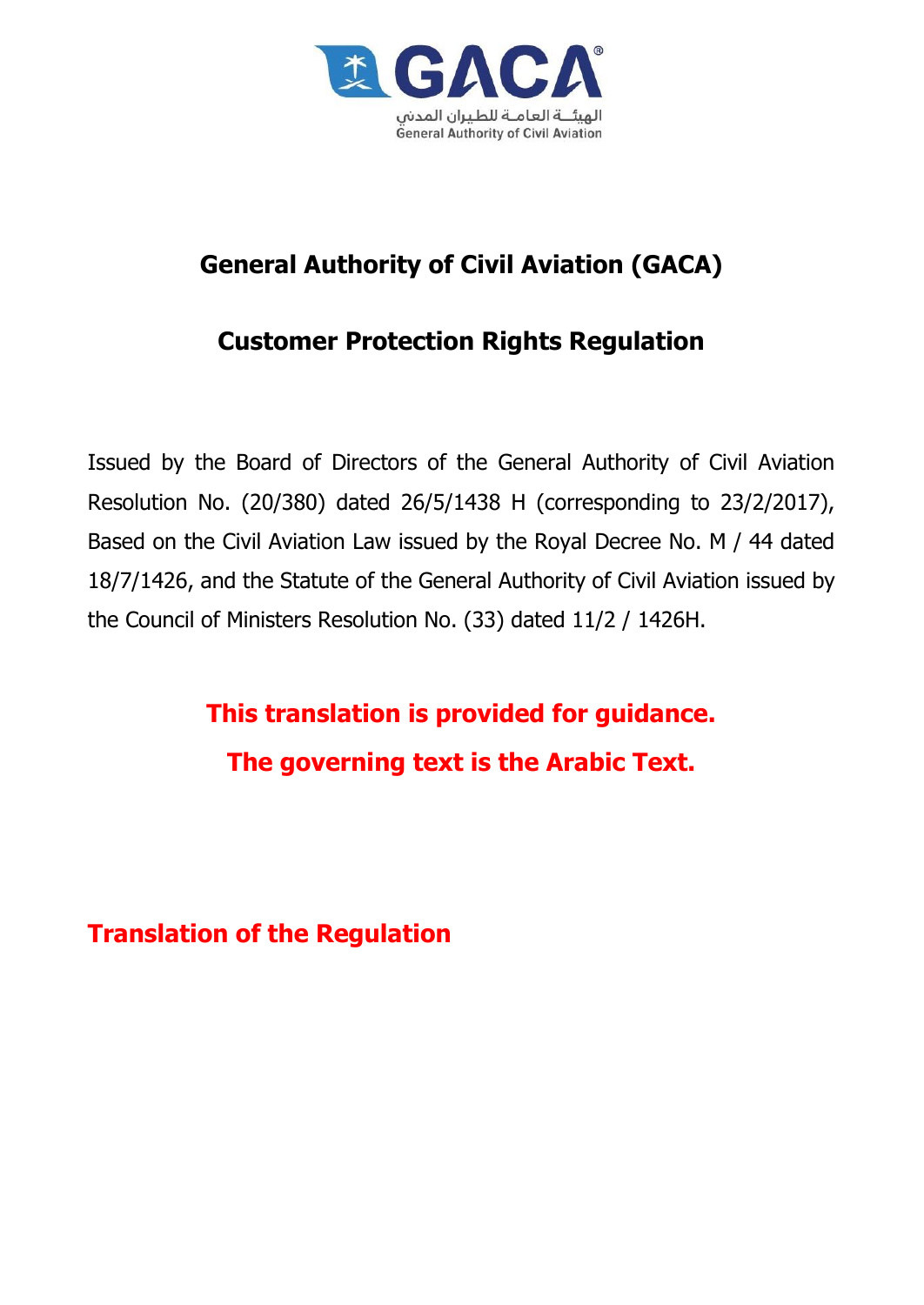

# **Table of Contents**

| Article (1) : Definitions                                      | 2              |
|----------------------------------------------------------------|----------------|
| Article (2) : Scope of Application                             | 3              |
| Article (3): Competences of the Customer Protection Department | 3              |
| Article (4) : Contractual Relationship                         | $\overline{4}$ |
| Article (5) : Customer Obligations                             | $\overline{4}$ |
| Article (6) : Air Carrier Obligations                          | 4              |
| Article (7) : Care and Support                                 | 5              |
| Article (8) : Denial of Boarding                               | 5              |
| Article (9) : Downgrading                                      | 6              |
| Article (10) : Flight Cancellation                             | 6              |
| Article (11) : Flight Delays                                   | 8              |
| Article (12): Special Needs Customers                          | 9              |
| Article (13) : Loss of Baggage                                 | 9              |
| Article (14) : Complaint Submission                            | 10             |
| Article (15): Refund of Ticket Price and Compensation          | 10             |
| Article (16) : Force Majeure                                   | 11             |
| Article (17) : Successive Carriage and Stopovers               | 11             |
| Article (18): Announcements and Fees                           | 12             |
| Article (19) : Penalties                                       | 12             |
| Article (20) : General Provisions                              | 12             |
| Article (21) : Authority to Modify                             | 13             |
| Article (22) : Enforcement of the Regulations                  | 13             |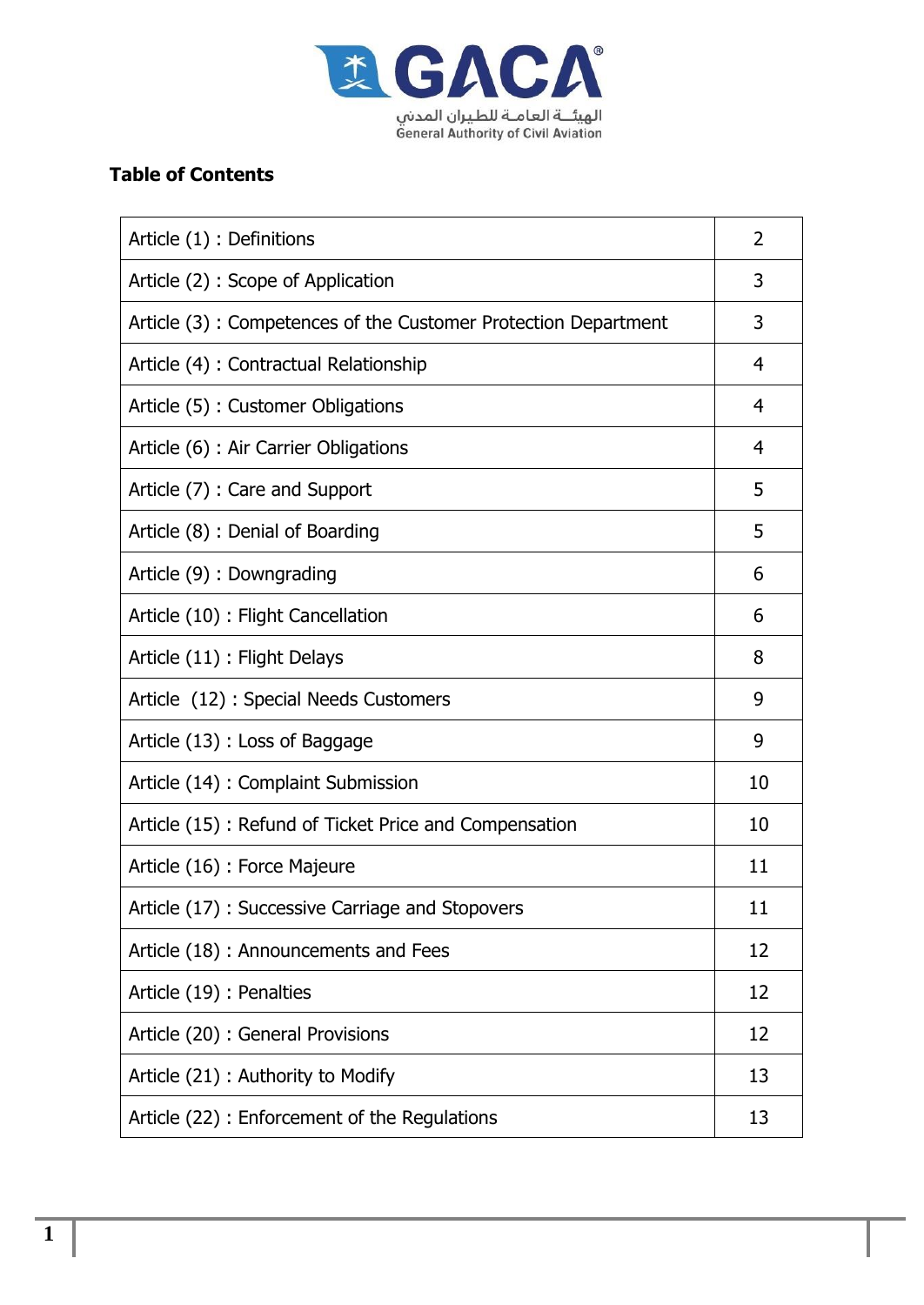

# **Article (1): Definitions**

For the purposes of this regulation, the following words and expressions shall have the meanings herein assigned to them unless the context otherwise requires.

- **1**. **''KSA''** means the Kingdom of Saudi Arabia
- **2**. **''GACA''** means the General Authority of Civil Aviation
- **3.** ''**Board of Directors**'' means the Board of Directors of the GACA.
- **4.** ''**Chairman**'' means the Chairman of the Board of Directors of the GACA.
- **5**. ''**President**'' means the President of the GACA.
- **6.** ''**Law**'' means the Civil Aviation Law.
- **7.** ''**Regulations''** means the Customer Protection Regulations.
- **8.** ''**Customer Protection Department**'' means the competent department in the GACA, which supervises all affairs in relation to the protection of the rights of Customers.
- **9.** '**'Customer''** means the passenger who concludes a contract with the Air Carrier operating flights governed by the scope of application of these Regulations.
- **10. ''Special Needs Customers''** means all passengers that require special assistance and Care to complete travel procedures and board the aircraft.
- **11. ''Care**'' means the necessary Care and services that must be offered by the Air Carrier to Customers under these Regulations.
- **12. ''Volunteer**'' means the passenger that responds to the Air Carrier's call for Volunteers to relinquish their seats and voluntarily accept the compensation offered thereto by the Air Carrier in exchange for relinquishing such confirmed reserved seat.
- **13. ''Air Carrier''** means a legal person, duly organized and legally authorized to operate in the air carriage sector in accordance with the laws of the Kingdom, acting as operator of scheduled or non-scheduled flights for carriage of passengers, mail, goods or any of them.
- **14**. '**'Confirmed Reservation''** means a space requested by the passenger on a specific flight, a specific date and a specific class of service being confirmed on the ticket issued by the Carrier or in any other manner stating that the space is being reserved for the Customer.
- **15. 'Take-off Time''** means the time determined for the departure of a flight pursuant to the flight schedule approved by the GACA, and announced by the Air Carrier.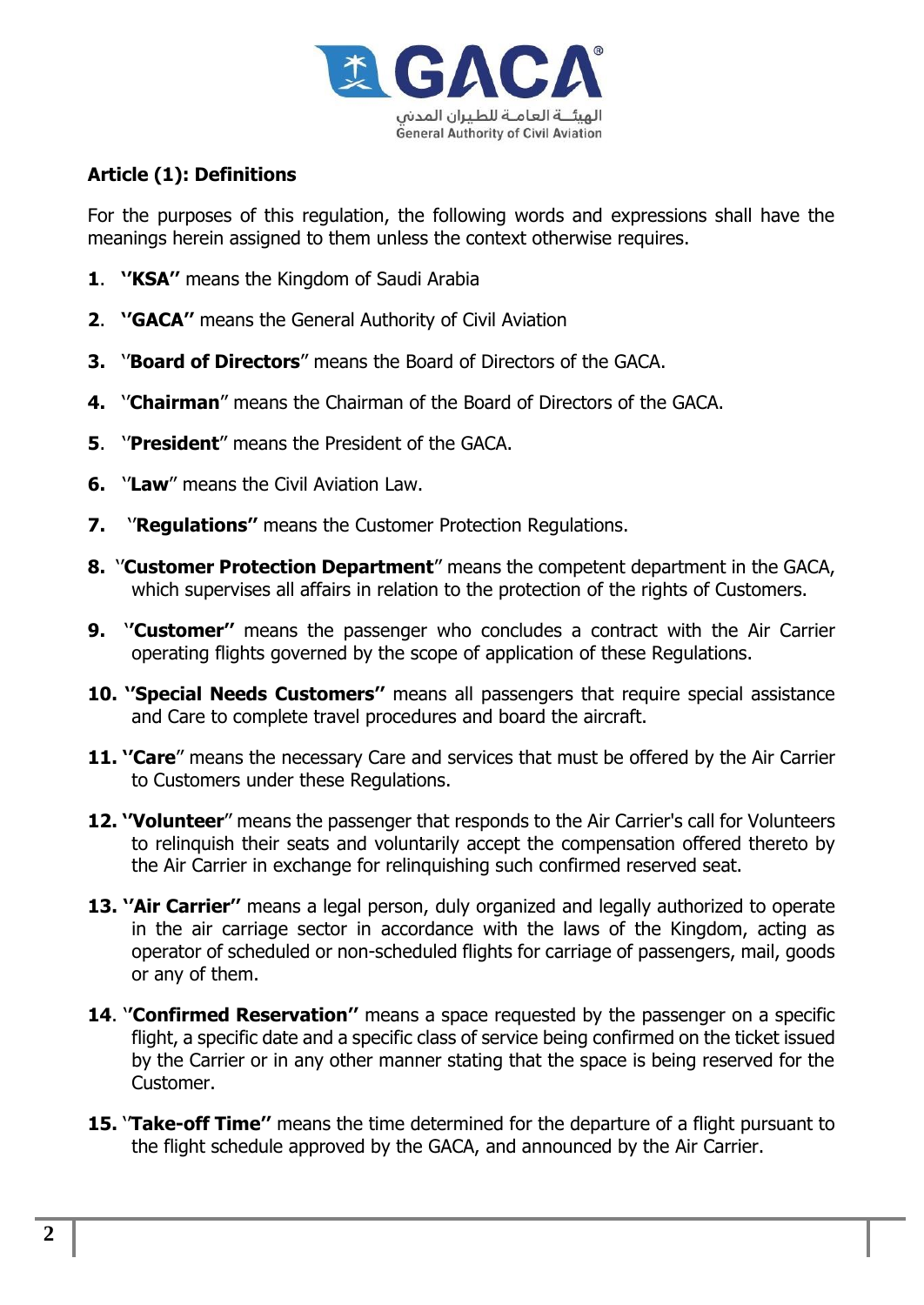

- **16**. **''Flight Delay''** means the delay of a flight departure from the original time approved by the GACA and announced by the Air Carrier.
- 17. 'Travel Status'' means the presence of a Customer in the scope of service of an Air Carrier from the moment he/she receives his/her boarding pass to the moment he/she disembarks the aircraft and receives his/her baggage .
- **18**. ''**Force Majeure" "**means an unusual and unforeseeable circumstance beyond the Air Carrier's control, whose consequences could not being avoided even if all due care had been exercised or if it had been impossible for the airline to take such reasonable measures.
- **19**. **''Voucher'**' means a paper or electronic receipt given as evidence of the Customer's financial right before the Air Carrier.
- **20**. ''**Special Drawing Right (SDR)''** means the monetary standard of the International Monetary Fund. The value of the SDR is converted to its equivalent in Saudi Arabian Riyals.

# **Article (2): Scope of Application**

Without prejudice to the provisions of international treaties and amendments thereto, to which the Kingdom is a state party, the provisions of these Regulations shall apply to:

- **1.** Flights of both national and foreign carriers departing from KSA airports.
- **2.** Flights arriving at KSA airports by a national carrier (unless the passenger is compensated or given assistance according to the regulations of the country of departure).

# **Article (3): Competences of the Customer Protection Department**

The Customer Protection Department shall apply the provisions of these Regulations, to order and supervise their implementation, and may to that end assume, without limitation, the following powers:

- **1.** Issue instructions and the necessary mechanisms for implementation.
- **2.** Supervise guidance of Customers and operating bodies in the air carriage sector in relation to Customer rights and the method of dealing therewith.
- **3.** Receive, review and analyze complaints against Air Carriers, in relation to what falls within the scope of Customer protection and request any data from Air Carriers to resolve the issues pertaining to such complaints.
- **4.** Develop the relevant policies of Customer protection rights in accordance with these Regulations, and submit them for approval by the competent authority.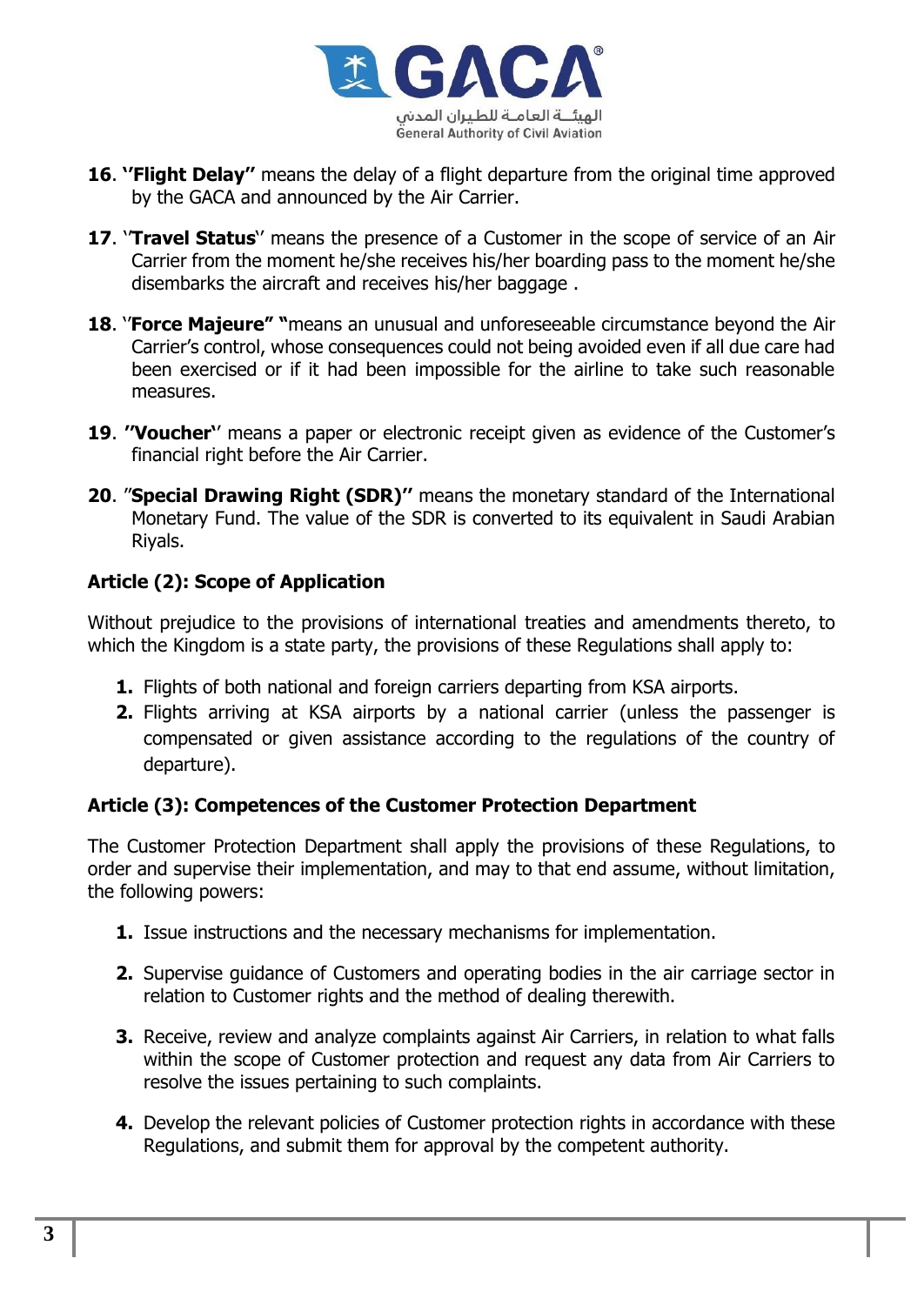

- **5.** Report any proposed amendments to the provisions of these Regulations to the President to decide on their submission to the Board of Directors.
- **6.** Refer violations of the provisions of the Regulations to the committee indicated in article 174 of the Law to take action.

### **Article (4): Contractual Relationship**

The contractual relationship arises between the Air Carrier and the Customer once the Confirmed Reservation has been issued by the Air Carrier.

The Air Carrier shall be liable towards the Customer from the time of the Customer's presence in the scope of the Air Carrier's service, including the Travel Status.

## **Article (5): Customer Obligations**

The Customer is required to:

- **1.** Read the terms and conditions of the carriage contract before the Confirmed Reservation process has been finalized.
- **2.** Disclose any of his/her needs (if any) before the Confirmed Reservation process has been finalized.
- **3.** Show up at the airport at the time specified by the Air Carrier to finalize travel formalities and follow the Air Carrier's instructions issued to that effect.
- **4.** Provide all documents and fulfill all legal requirements necessary for traveling.

#### **Article (6): Obligations of the Air Carrier**

The Air Carrier shall undertake to:

- **1.** Apply all provisions of the Regulations.
- **2.** Provide the GACA without delay with all necessary information, records and documents as requested for the implementation of the provisions of the Regulations.
- **3.** Provide the Customer Protection Department with monthly reports on delayed and cancelled flights, cases of denied boarding and complaints received from Customers. Failure to submit the monthly reports shall be considered an implied declaration by the Air Carrier that it and its employees did not take the necessary measures to avoid the damage incurred by the Customer.
- **4.** Comply with the laws, instructions and circulars issued by the GACA and other relevant laws and instructions.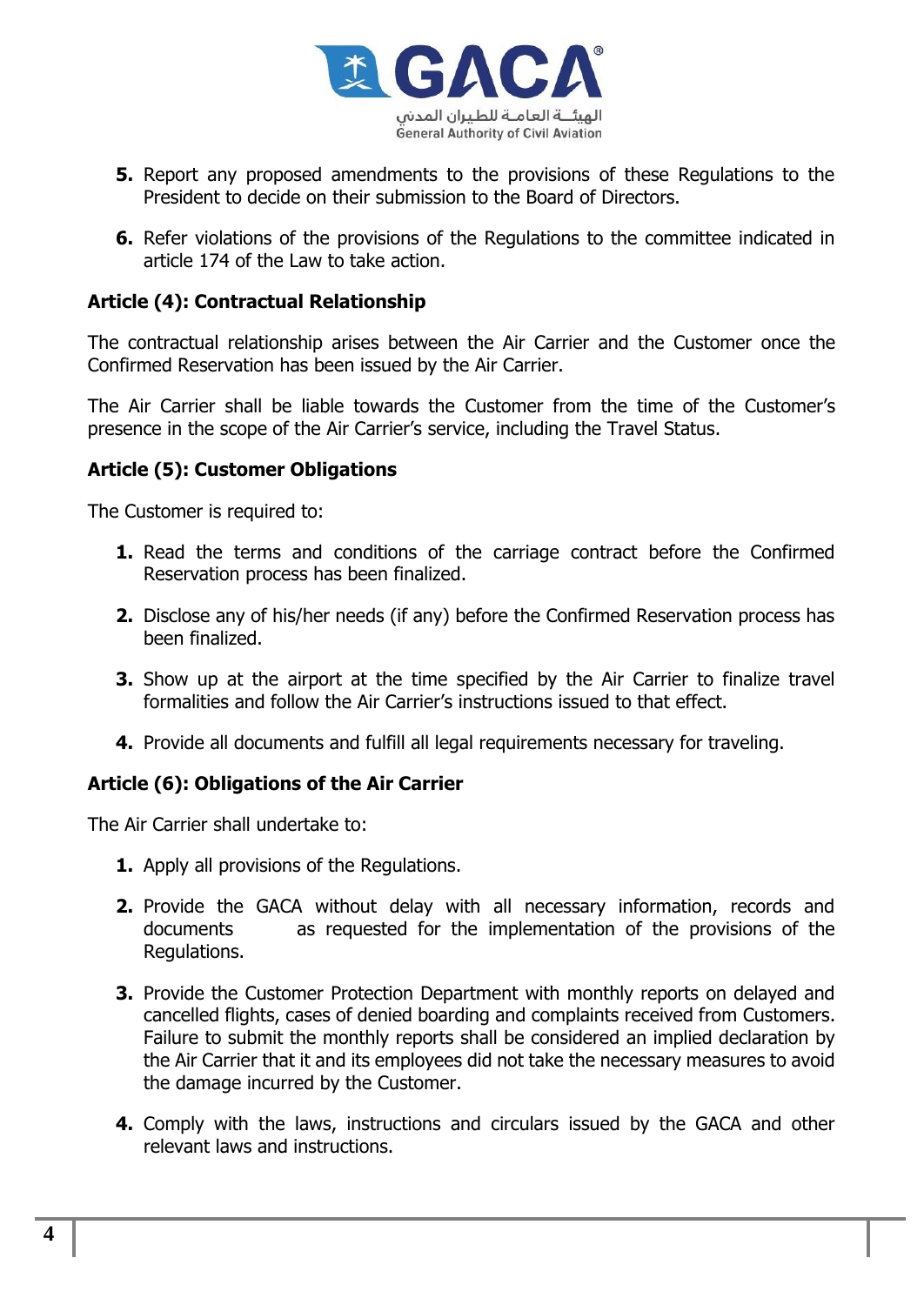

- **5.** Submit any change, addition, deletion or alteration of any policy affecting the rights of the Customer to the GACA for approval.
- **6.** Clarify terms and conditions of the contract of carriage to the Customer before the Confirmed Reservation has been finalized in any manner whatsoever.
- **7.** Ensure that the Customer has all documents and legal requirements necessary for travel as instructed in this regard.

# **Article (7): Care and Support**

Where boarding is denied, or a flight is delayed or cancelled, the Air Carrier shall provide Customers with care and support at any stage of the flight in the following manner:

- **1.** Refreshments for the first hour from the original time of departure.
- **2.** An appropriate meal if the delay exceeds three (3) hours from the originally scheduled time of departure.
- **3.** Hotel accommodation and transportation to and from the airport if the delay exceeds 6 hours from the originally scheduled time of departure.

# **Article (8): Denial of Boarding**

- **1.** The Air Carrier shall seek to minimize the number of passengers denied boarding.
- **2.** The Air Carrier shall not deny boarding to any Customer, if there is a seat available in a higher class on the same flight. In such a case, the Air Carrier shall upgrade the Customer to the higher class without any additional payments.
- **3.** In case boarding is denied to any Customer due to the fact that alternative seats are not available on the same flight, the Air Carrier must act immediately as follows:
	- a. Provide the Customer with sufficient clear information in writing regarding his/her rights if boarding has been denied, and provide the necessary guidance in this regard.
	- b. Afford the Customer the right to choose between travelling on a different flight operated by the same Air Carrier, or to travel with another Air Carrier. The difference in cost, if any, shall be borne by the Air Carrier.
	- c. If the Customer is denied boarding by the Air Carrier and the Customer decides to terminate the contract, the Air Carrier shall refund the ticket price for any unused sector(s) and provide compensation equal to (100%) of that value.
	- d. The Customer shall not be eligible for compensation resulting from denial of boarding in the following cases:
		- **1)** Failure to comply with the provisions of article 5 of these Regulations.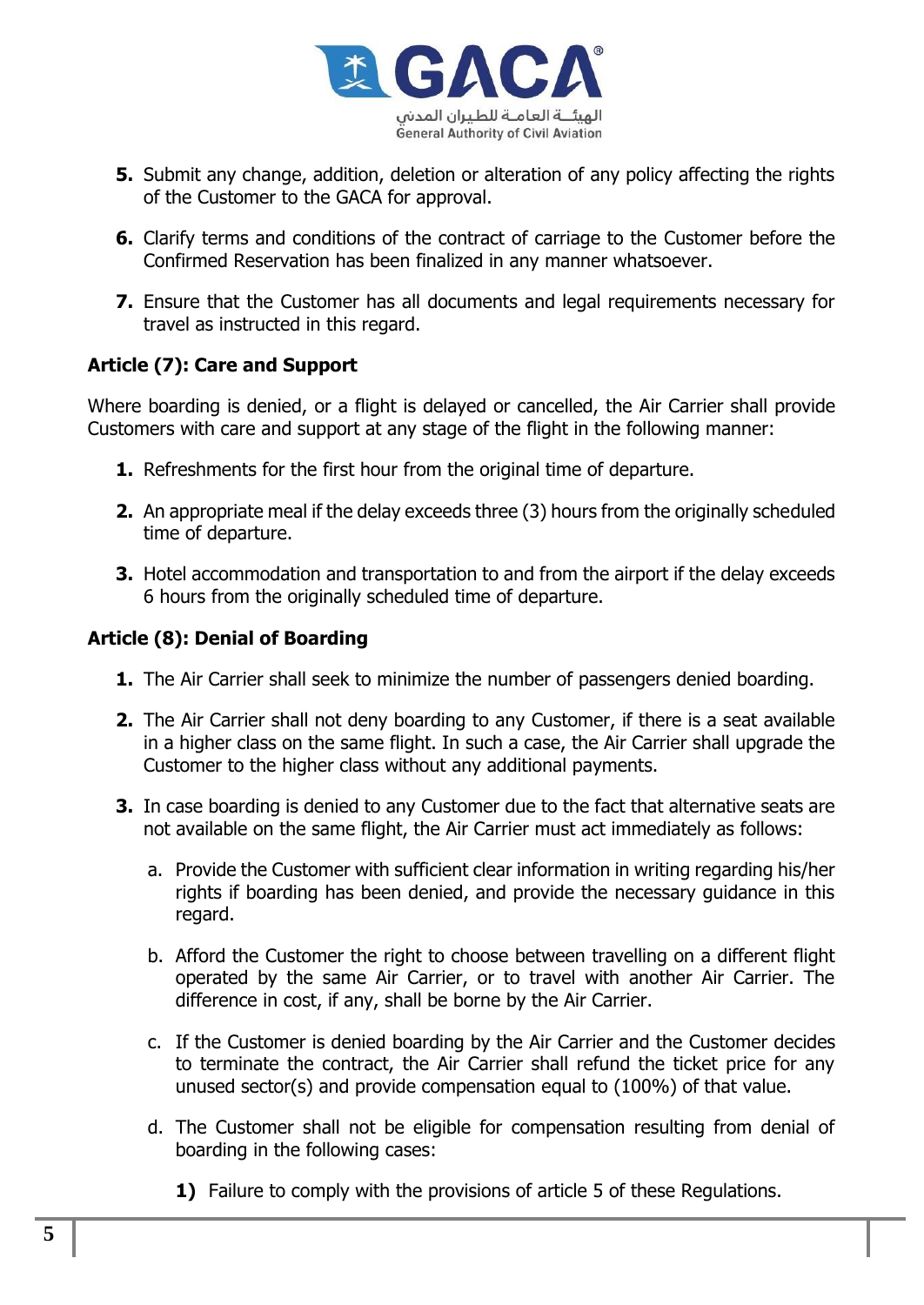

- **2)** If the Air Carrier arranges similar air transportation within 6 hours of the originally scheduled departure time.
- e. The Air Carrier may request Volunteers to relinquish their seats in exchange for an offer of compensation by the Air Carrier.

#### **Article (9): Downgrading**

- **1.** Downgrading the class on the same flight shall not be considered denial of boarding.
- **2.** The Air Carrier shall not deny boarding to any Customer if there are seats available in a lower class on the same flight. In this case, the Air Carrier shall inform the Customer of the availability of such seats, and the matter shall be processed as follows:
	- a. If the Customer agrees to the downgrade, he/she shall be entitled to a refund equal to the difference between the original fare paid by the Customer and the replacement fare for the segment of flight according to the lowest fare in the class in which the downgrade was applied, in addition to a compensation equivalent to 50% of that amount. This compensation shall not be considered as compensation for any consequential damages resulting from the downgrade in class.
	- b. If the Customer decides to terminate the contract, the price of the unused sector(s) shall be refunded, in addition to a compensation equivalent to 100% of the refund amount. This compensation shall not be considered as compensation for any consequential damages resulting from denial of boarding.
	- c. Care and support stipulated in Article 7 of these Regulations shall be provided.

#### **Article (10): Flight Cancellation**

- **1.** In cases other than those involving Force Majeure, the Air Carrier is not permitted to cancel scheduled flights.
- **2.** The Air Carrier shall inform the Customer that his/her flight has been cancelled before its take-off time, and shall take into consideration:

#### **a. For International Flights:**

- **1)** Where the Air Carrier notifies the Customer of the cancellation of a flight fourteen (14) days before the original time of travel; the Air Carrier shall be exempted from the requirements of Care and support. Nevertheless, the Air Carrier shall refund the paid ticket value for the remaining part of the flight to the Customer, in addition to compensation equivalent to 100% of the unused sector(s).
- **2)** Where the Customer is notified of the cancellation of a flight between (14) days and (24) hours before the originally scheduled time of departure, the Air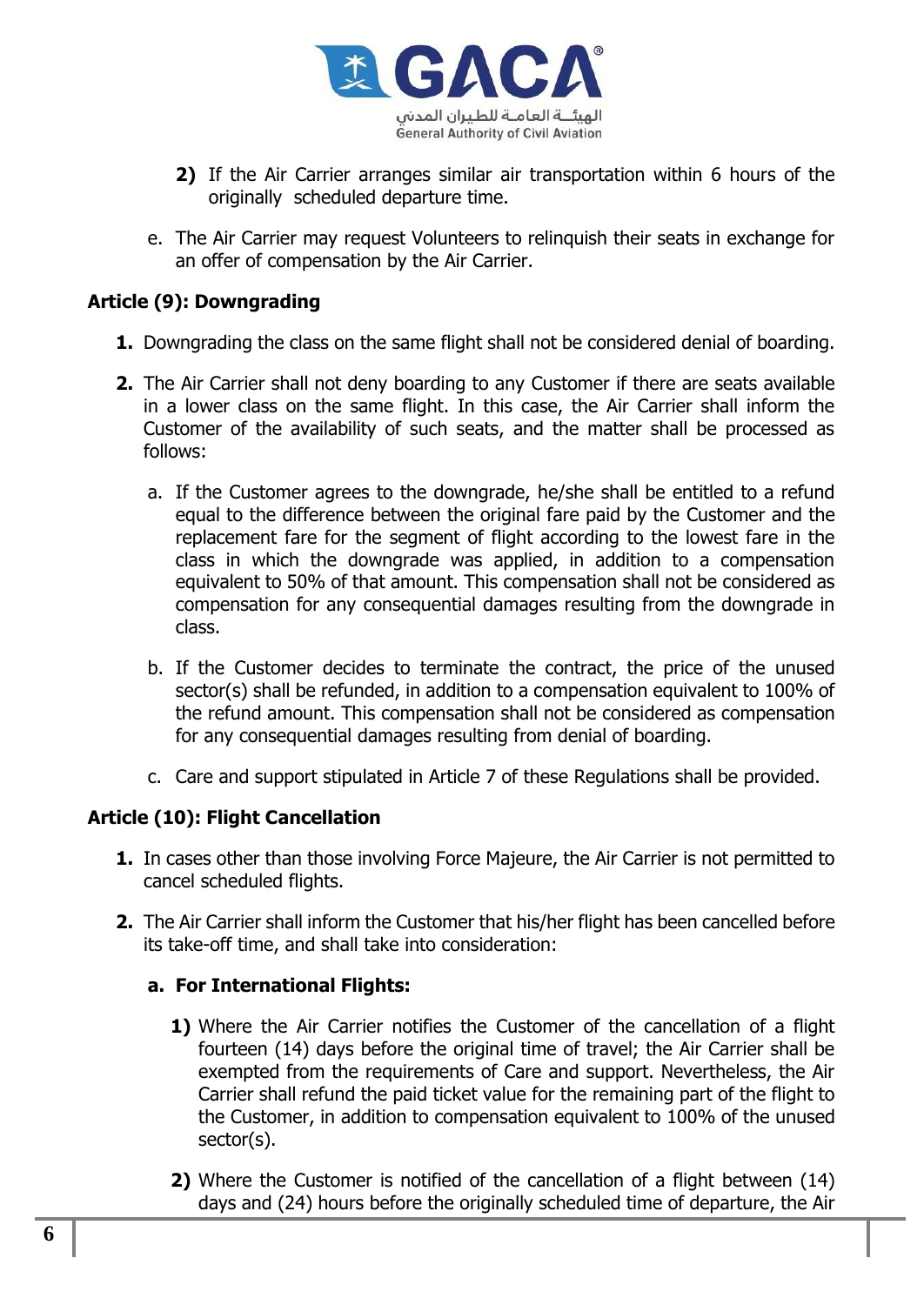

Carrier shall allow the Customer the option of finding an alternative flight within (24) hours of the originally scheduled departure time or to terminate the contract under Paragraph (6) of this Article.

## **b. For Domestic Flights:**

- **1)** Where the Air Carrier notifies the Customer of the cancellation of a flight seven (7) days before the original time of travel, the Air Carrier shall be exempted from the requirements of Care and support. Nevertheless, the Air Carrier shall refund the paid ticket value for the remaining part of the flight to the Customer, in addition to a compensation equivalent to 100% of the unused sector(s).
- **2)** Where the Customer is notified of the cancellation of a flight between seven (7) days and (24) hours before the originally scheduled time of departure, the Air Carrier shall allow the Customer an option of finding an alternative flight within less than (24) hours of the originally scheduled departure time or to terminate the contract under Paragraph (6) of this Article.
- **3.** Where the Air Carrier notifies the Customer of the cancellation of a domestic or international flight between 24 hours and 4 hours before the originally scheduled time of departure and the Air Carrier fails to offer the Customer an option of finding an alternative flight within (6) hours from the originally time of scheduled departure and the Customer is forced to make a reservation with a different Air Carrier, the original Air Carrier shall refund the ticket price of the unused sector(s),in addition to a compensation equivalent to (100%) of that value, without prejudice to Care and support requirements stipulated in Article 7 of these Regulations.
- **4.** If the Customer chooses an alternative flight other than the cancelled flight, under the paragraphs (2/A/2) and (2/B/2) of this article, which resulted in extending the Customer's stay at a hotel for an additional time until the departure time of the alternative flight, the Air Carrier shall bear the hotel expenses, meals and transportation from and to the airport for the additional stay per each Customer until the new travel time.
- **5.** In the event of cancellation of a flight while the Customer is at the airport, the Air Carrier shall ensure an alternative flight to the cancelled flight.

#### **The matter shall be processed as follows:**

- a. If the alternative flight involves a higher fare section with the same Air Carrier or with a different Air Carrier, then the Air Carrier shall bear the difference in cost.
- b. If the alternative flight involves a lower fare section with the same Air Carrier or with a different Air Carrier, the Air Carrier shall refund the difference in cost of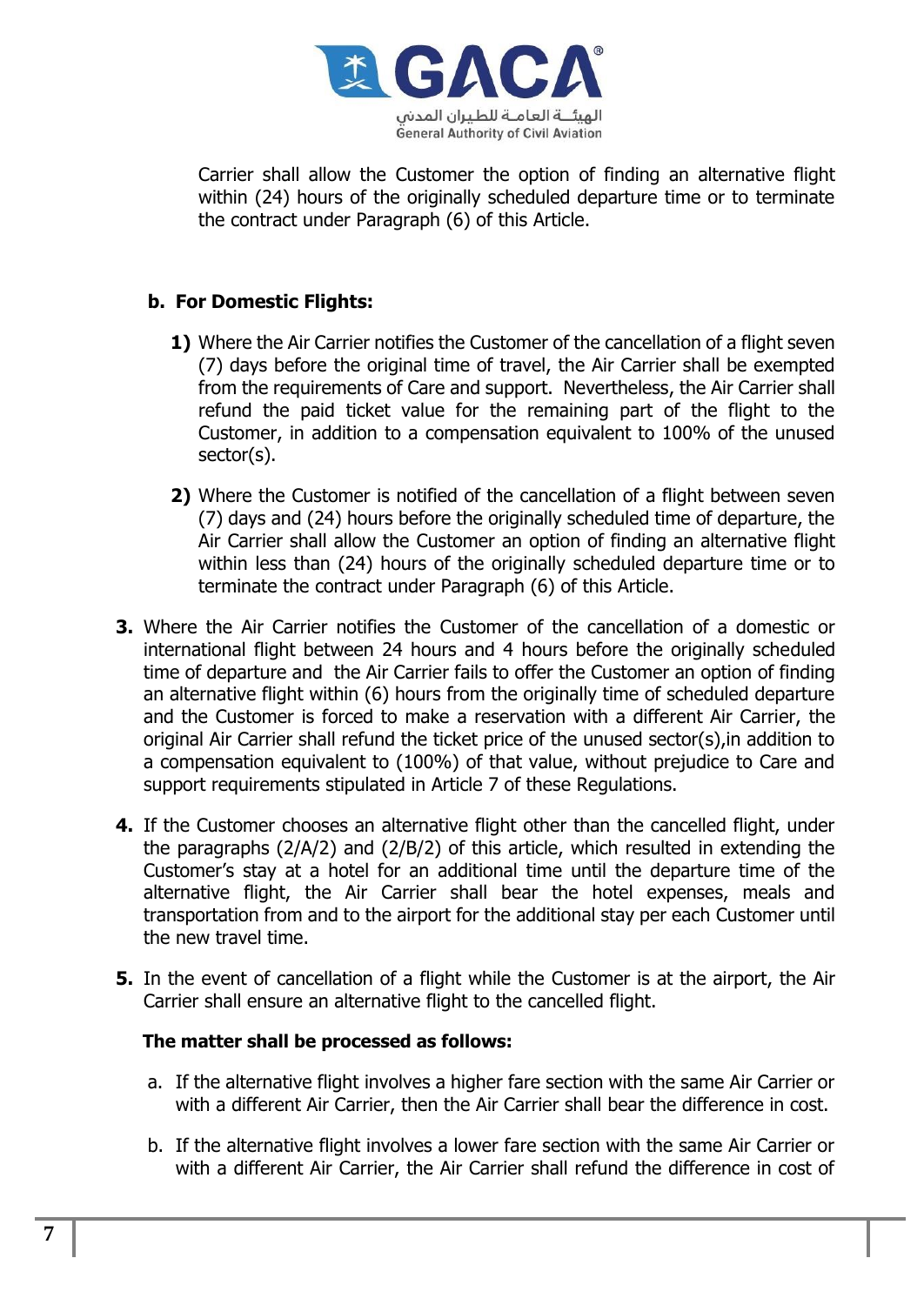

the class on a lower fare section to which the class was downgraded, in addition to a compensation equal to (50%) of that value.

- c. In all cases, the Air Carrier undertakes to offer Care as stipulated in Article (7) of these Regulations up to the time of departure of the alternative flight.
- **6.** Subject to the provisions of Paragraph (4) of this Article, if the Customer decides to terminate the contract with the Air Carrier due to the cancellation of the flight, the Air Carrier shall refund the ticket price of the unused sector(s), and pay compensation equal to 50% of that value.
- **7.** Except where stated otherwise in the preceding Paragraphs of this Article, in the event that flights are cancelled at airports where no other scheduled flights are available on a daily basis, the consequences arising from cancellation shall be as follows:
	- a. The Air Carrier shall secure an alternative flight to the cancelled flight with either the same Air Carrier or a different Air Carrier within a period that does not exceed six (6) hours from the original departure time of the cancelled flight.
	- b. If the time difference between the cancelled flight and the alternative flight exceeds six (6) hours, the Air Carrier undertakes to provide the Care stipulated in Article (7) of these Regulations until the take-off time of the alternative flight.
	- c. Upon the Customer's approval, the Air Carrier shall provide ground transportation to ensure the Customer arrives at the final destination or to the nearest airport that the Customer could depart from to the final destination. In such cases, the Air Carrier shall refund the paid ticket value of that sector of the flight to the Customer, in addition to compensation equal to 50% of that value.
	- d. In the two cases stated in Paragraphs (7/b) and (7/c) of this Article, the Air Carrier must refund the value of the whole flight or the remaining part of the flight to the Customer if the Customer decides to terminate the contract, in addition to a compensation equal to (100%) of that value.

# **Article (11): Flight Delays**

- **1.** The Air Carrier is not permitted to delay flights unless for security and safety purposes according to field reports approved by the GACA.
- **2.** The Air Carrier shall notify the Customer that the flight has been delayed at least 45 minutes before the take-off time, and a notice of the new take-offtime shall be given by the Air Carrier.
- **3.** In the case of a flight delay while the Customer is in the hotel, the Air Carrier shall bear the expenses of any additional hotel stay until the alternative take off-time, inform the Customer of the alternative take-off time and provide the relevant guidance in this regard.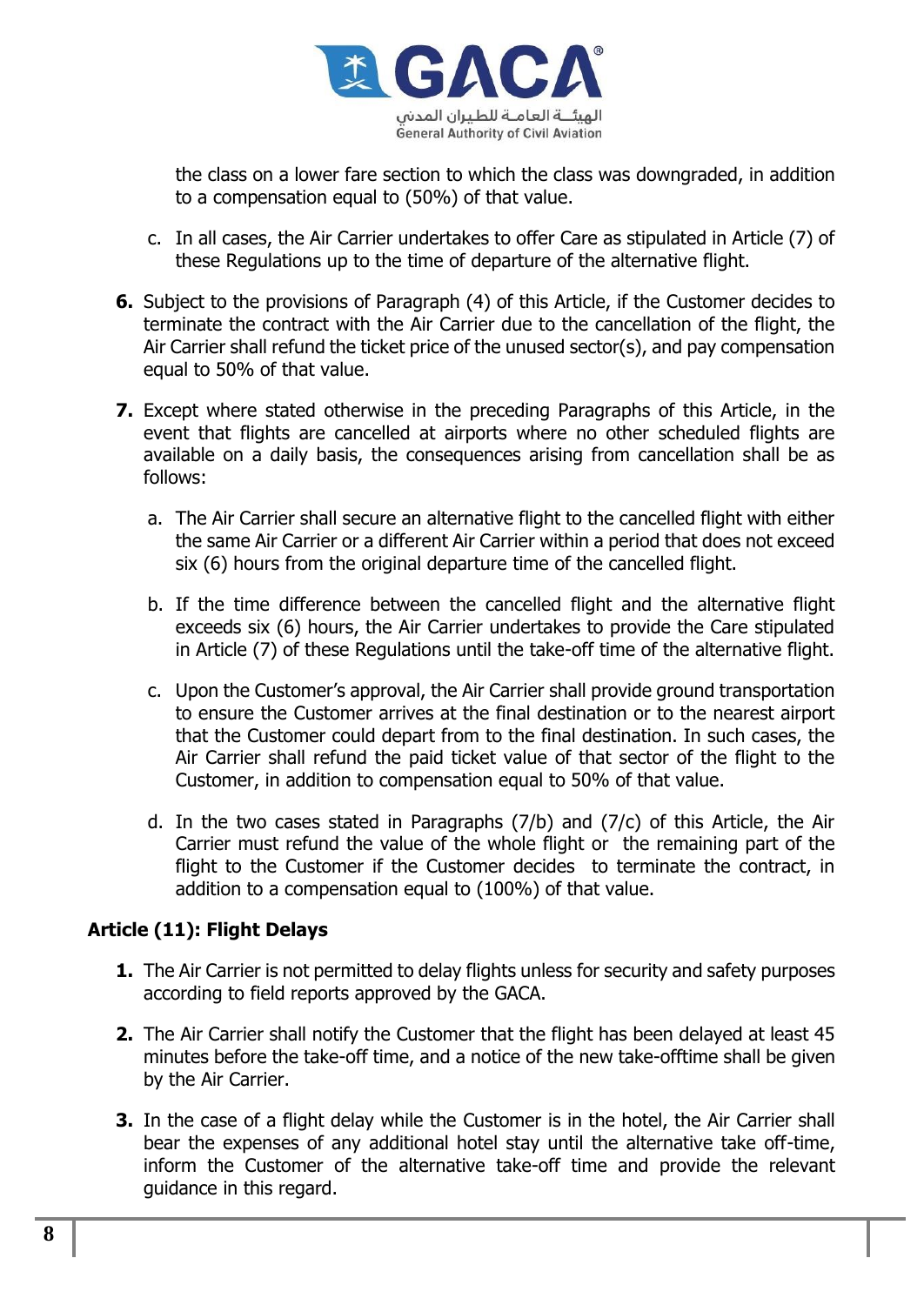

- **4.** In the case of an actual flight delay or an anticipated flight delay for a period that exceeds six hours, the Customer shall have the right to request the Air Carrier to consider the flight as a cancelled in accordance with the provisions of flight cancellation mentioned in Article (10) of these Regulations.
- **5.** Where further delay is incurred beyond the new take-off time exceeding six (6) hours, the Air Carrier must extend the Care given to the Customer as stipulated in Article 7 of these Regulations.

## **Article (12): Special Needs Customers**

- **1.** The Air Carrier is not permitted to deny boarding to a Special Needs Customer after issuing the Confirmed Reservation ticket.
- **2.** The Air Carrier shall take into consideration to ensure that the needs of Special Needs Customers are met at no cost, including without limitation;
	- a. Providing wheelchairs and clear guidance signs in the airport during boarding and embarking/disembarking;
	- b. Providing boarding counters to receive Special Needs Customers;
	- c. Ensuring that the boarding and embarking/disembarking service is offered;
	- d. The Air Carrier shall take the necessary measures to ensure notification of Special Needs Customers (particularly in the case of blindness or deafness) regarding times, cancellations, delay or change of flights;
	- e. Undertaking the necessary Care required by the Customer during cancellation, delay, or rerouting of flights, in addition to Care services and compensation as set forth in these Regulations;
- **3.** In the event that a Special Needs Customer is denied boarding or downgraded, the Air Carrier shall:
	- a. Secure the nearest direct or indirect flight departing to the final destination in line with the originally scheduled arrival time.
	- b. Special Needs Customers are entitled to compensation equal to 200% of the total ticket value in the event the Air Carrier does not provide a suitable flight or fails to ensure the availability of the necessary services as stipulated in the above paragraphs.

#### **Article (13): Loss of Baggage**

**1.** The Air Carrier shall compensate the customer with no less than 350 Special Drawing Rights (SDRs) and no more than 1131 Special Drawing Rights (SDRs) for loss, damage or delay of baggage for each customer holding a ticket.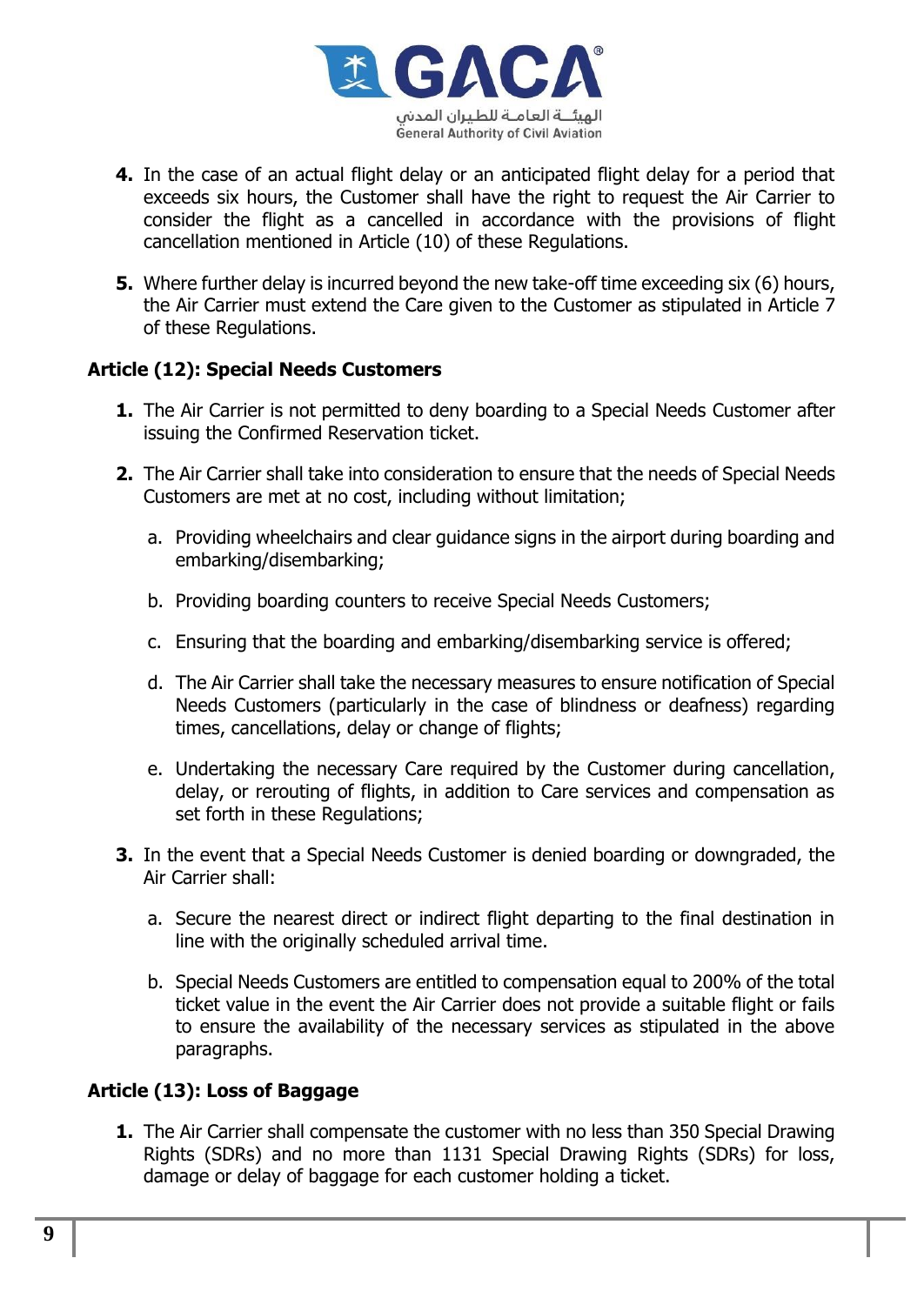

- **2.** If a Customer wishes to increase the level of compensation as a result of the baggage containing valuable or precious items, the Customer must disclose to the Air Carrier the valuable items, and the value thereof, before boarding the aircraft, using the forms prepared for such purposes by the Air Carrier.
- **3.** The Air Carrier shall compensate the Customer for delay or loss of baggage within thirty (30) days from the date on which a claim for compensation has been received by the Air Carrier.
- **4.** The Air Carrier shall compensate the Customer for delayed baggage up to 20 SDRs for each day of delay to a maximum of 100 SDRs for domestic flights, and 40 SDRs for each day of delay to a maximum of 200 SDRs for international flights upon the receipt of delayed baggage.
- **5.** Each additional piece (excess baggage) tagged by the Air Carrier in return for an additional fee shall be treated as a separate piece in accordance with the provisions of this article.

## **Article (14): Submission of Complaints**

- **1.** The Air Carrier shall develop a stated mechanism for receiving and responding to complaints according to forms approved by the GACA.
- **2.** If the Customer intends to file a complaint with the Customer Protection Department, a complaint shall first be lodged with the respective Air Carrier to receive a reference number of such complaint.
- **3.** The Air Carrier shall provide the Customer with a reference number of the complaint.
- **4.** The Customer shall submit the complaint against the Air Carrier to the Customer Protection Department for breach of the provisions of these Regulations within sixty days from the date on which the breach in question takes place.
- **5.** Failure of the Air Carrier to respond to the Customer's complaint within (15) days from the date on which the Air Carrier has been notified by the GACA shall be considered as an acknowledgement of the validity of the complaint.

#### **Article (15): Refunding of Ticket Price and Compensation**

- **1.** The Air Carrier shall refund the value of tickets or pay compensation stipulated in these Regulations by cash payment, bank transfer, bank checks or vouchers in accordance with the Customer's wish within no later than 10 business days from the date on which the Air Carrier made acknowledgment of the Customer's right.
- **2.** In the event that a voucher is used, the Customer has the right to:
	- a. Exchange it for cash at any office of the Air Carrier.
	- b. Use it again without paying any additional fees for further usage.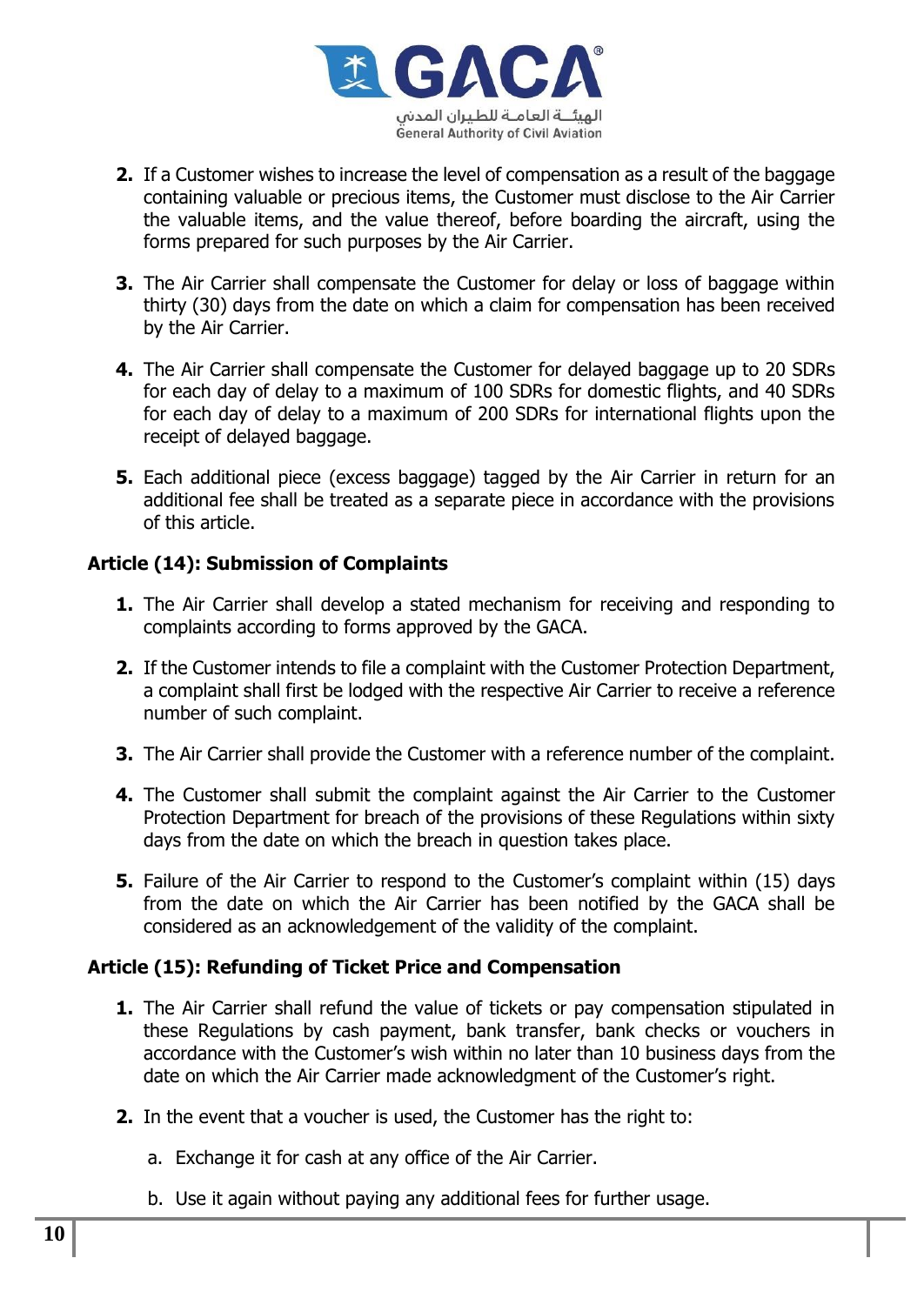

- **3.** The Air Carrier shall commit to disclose its compensation policies and procedures for delayed, lost and damaged baggage on its official website as well as in any prominent place in the sales offices and airports upon the GACA's approval.
- **4.** With regard to compensation for any damages arising from the Air Carrier's noncompliance with the terms and conditions of the contract of carriage concluded between the Air Carrier and the Customer, a lawsuit shall be filed to that effect with the competent court to determine the extent of damage and the amount of compensation.

## **Article (16): Force Majeure**

- **1.** In cases of Force Majeure:
	- a. The Air Carrier shall continuously update and instruct the Customer of the latest information and the relevant changes associated with the situation from the time when the situation was announced until its termination.
	- b. The Air Carrier shall be exempted from the compensation included in these Regulations.
	- c. The Air Carrier shall provide the appropriate Care and support services in these cases.
	- d. The Air Carrier is not permitted to claim Force Majeure if any breach of the provisions of these Regulations is due to a technical failure of the aircraft, operational conditions, scheduling or underestimation caused by the Air Carrier or its employees or due to negligence or default of the Air Carrier or its agents.

#### **Article (17): Successive Carriage and Stopovers**

- **1.** A carriage to be performed by several successive Air Carriers under an alliance or code share or commercial arrangement is deemed, for the purposes of these Regulations, to be one undivided flight, whether it had been agreed upon under the form of a single contract or a series of contracts, and it does not lose its international character merely because one contract or a series of contracts is to be performed entirely within the territory of one state.
- **2.** In the case that the service is performed under commercial arrangements or marketing alliances such as code sharing, the Air Carrier shall clearly inform the Customer of such arrangements.
- **3.** The Air Carrier shall clearly explain all flight itinerary stopovers to the Customer, whether they are on the same aircraft or not.
- **4.** The Air Carrier shall clearly inform the Customer at the point of sale of the actual Carrier operating each sector of the flight as well as the contracting Carrier(s) with which the purchaser has concluded a contract of carriage to complete such a flight.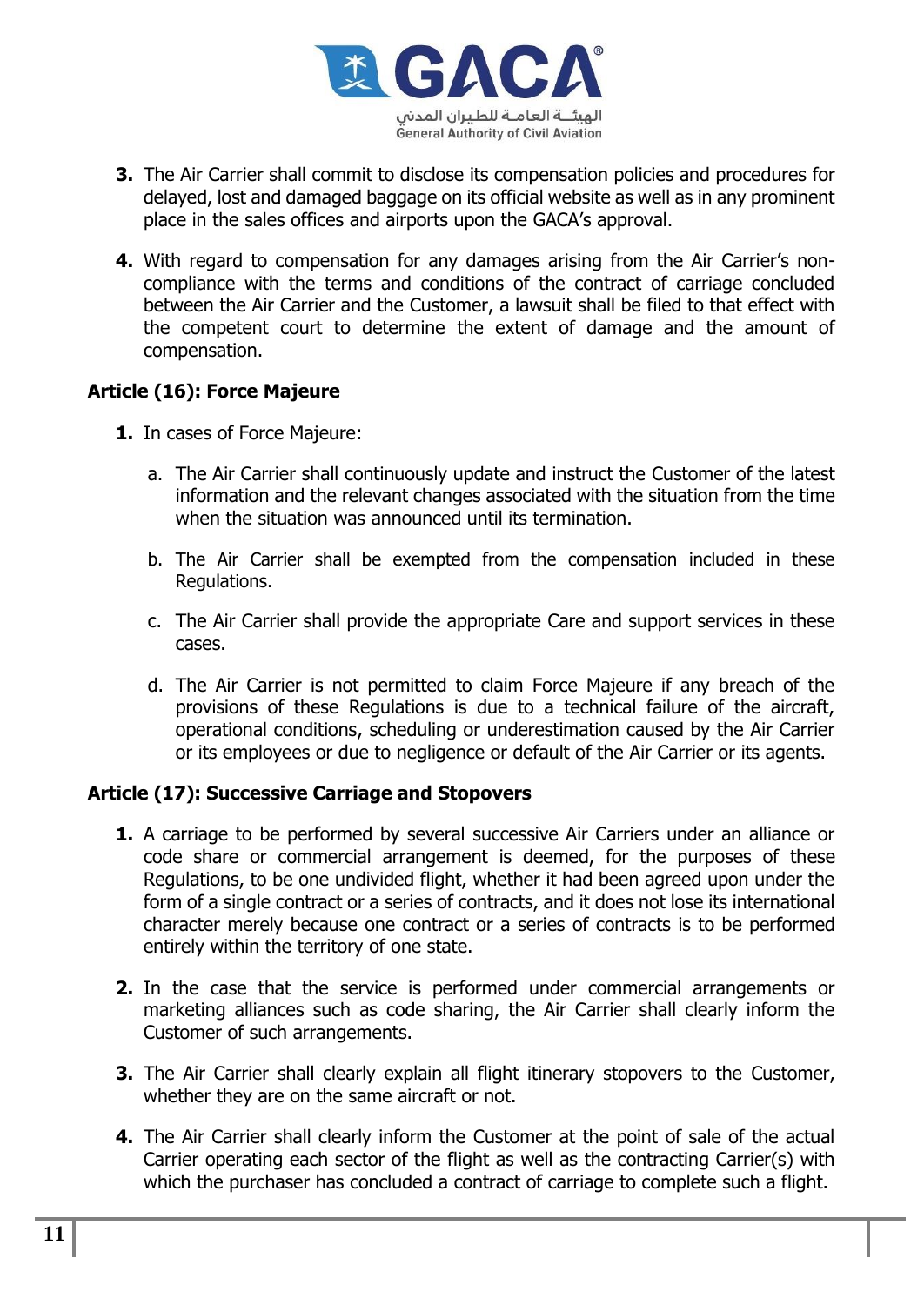

## **Article (18): Announcements and Fees**

- **1.** The Air Carrier shall commit to the principle of utmost transparency in its advertisements on flights and services provided thereby.
- **2.** The Air Carrier is required to announce its policy and procedures thereof in the Arabic language alongside any other language of its choice by any available means of advertisements and mass media, and display the same in a conspicuous manner in sales offices and airports.
- **3.** The Air Carrier shall not provide misleading information regarding the prices for services and the manner of provision thereof through its advertisement of such services.
- **4.** The Air Carrier shall make the prices of all services offered to Customers available for selection among such prices while using computer reservation systems (CRS).
- **5.** The Air Carrier shall announce any additional fees that are added to the published price in the same advertising material used, provided that such is clear in the same advertising material.
- **6.** The prices advertised are considered as total prices, and the Air Carrier shall not be entitled to add additional fees to such prices, unless such is explicitly included in its advertising materials.
- **7.** When the customer is making a reservation, the Air Carrier shall clarify all fees and charges resulting from the Customer's request to make any changes or modifications to the Confirmed Reservation.

#### **Article (19): Fines**

Without prejudice to the compensation entitled to Customers in accordance with the provisions of these Regulations, the Air Carrier shall be fined up to 50,000 Saudi Riyals for breach of the provisions of these Regulations or instructions issued to that effect.

#### **Article (20): General Provisions**

- **1.** The Air Carrier shall disclose the rights of the Customer in accordance with the air carriage contract approved by the GACA in a visible place and in clear readable manner, including exclusively:
	- a. The Air Carrier's official website
	- b. Sales offices
	- b. Boarding counters
	- c. Baggage claim area with regard to baggage and compensation.